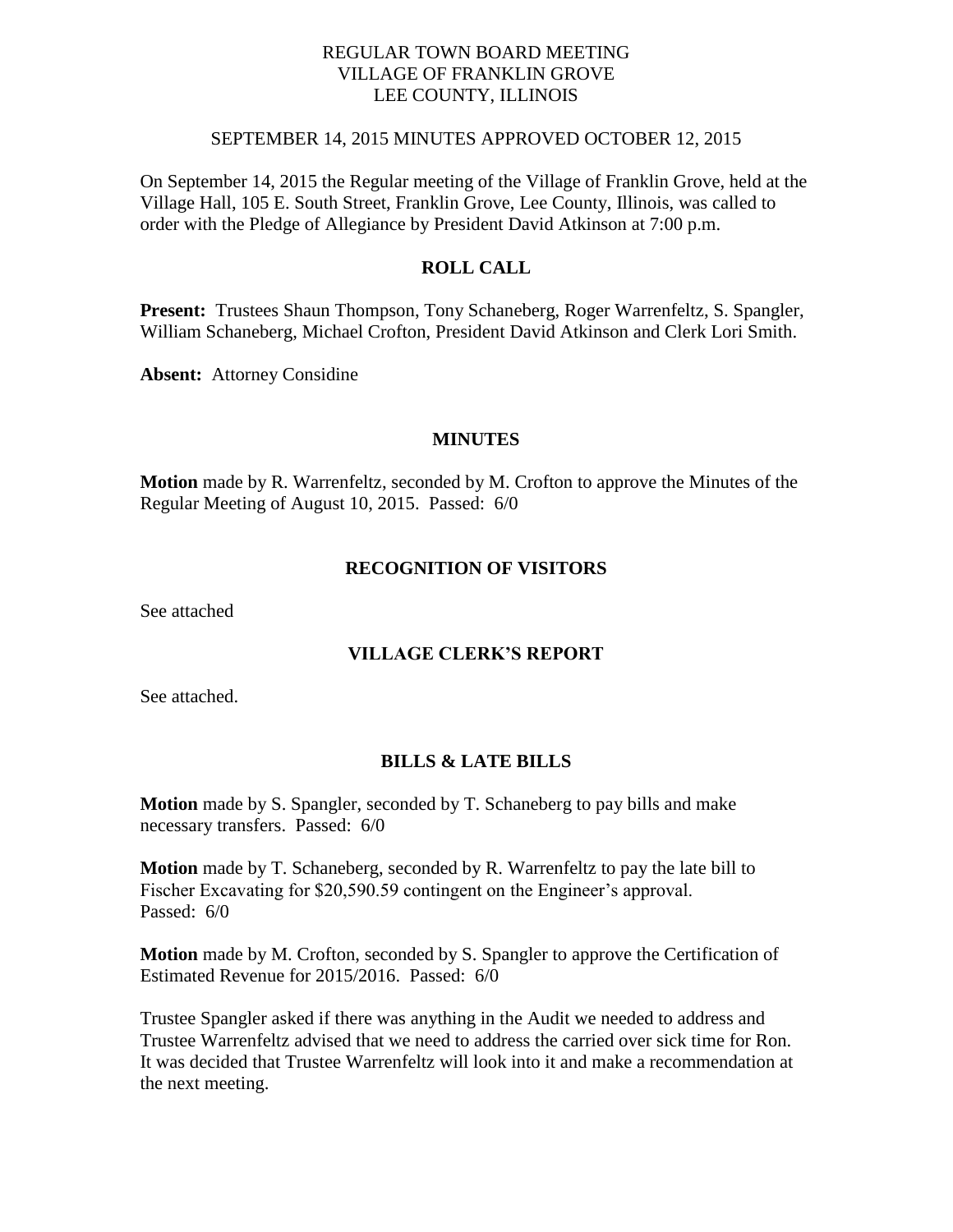#### **POLICE REPORT**

See attached.

Interim-Police Chief Harney advised that he would be putting on an event to collect prescription drugs that people no longer needed on September  $26<sup>th</sup>$  from 10:00 a.m. until 2:00 p.m.

# **LEGAL ISSUES (Attorney Considine)**

None

# C**OMMITTEE REPORTS**

#### **STREETS & ALLEYS**

(T. Schaneberg Chairman)

Geoffrey Smith with Willett Hoffman and Associates was present and gave an update on the current street work done. He advised the original cost of the street work was \$54,576 and with the addition of Hughes Street it came in at a cost of \$59,476.

**Motion** made by T. Schaneberg, seconded by R. Warrenfeltz to approve \$1,320.00 for sidewalk work to be done for Jeremiah Settles. Passed: 6/0

**Motion** made by M. Crofton, seconded by R. Warrenfeltz to approve extending the Garbage Contract for three more years with Northern Illinois Disposal. Passed: 6/0

# **WATER & SEWER**

(R. Warrenfeltz Chairman)

**Motion** made by M. Crofton, seconded by R. Warrenfeltz to approve the Water and Sewer Fee Schedule Ordinance for \$20.00 a month.

**Roll Call Vote**: S. Thompson – yea; T. Schaneberg – yea; R. Warrenfeltz – yea; S. Spangler – yea; W. Schaneberg – yea; M. Crofton – yea

Passed: 6/0

## **COMMUNITY DEVELOPMENT**

(W. Schaneberg Chairman)

None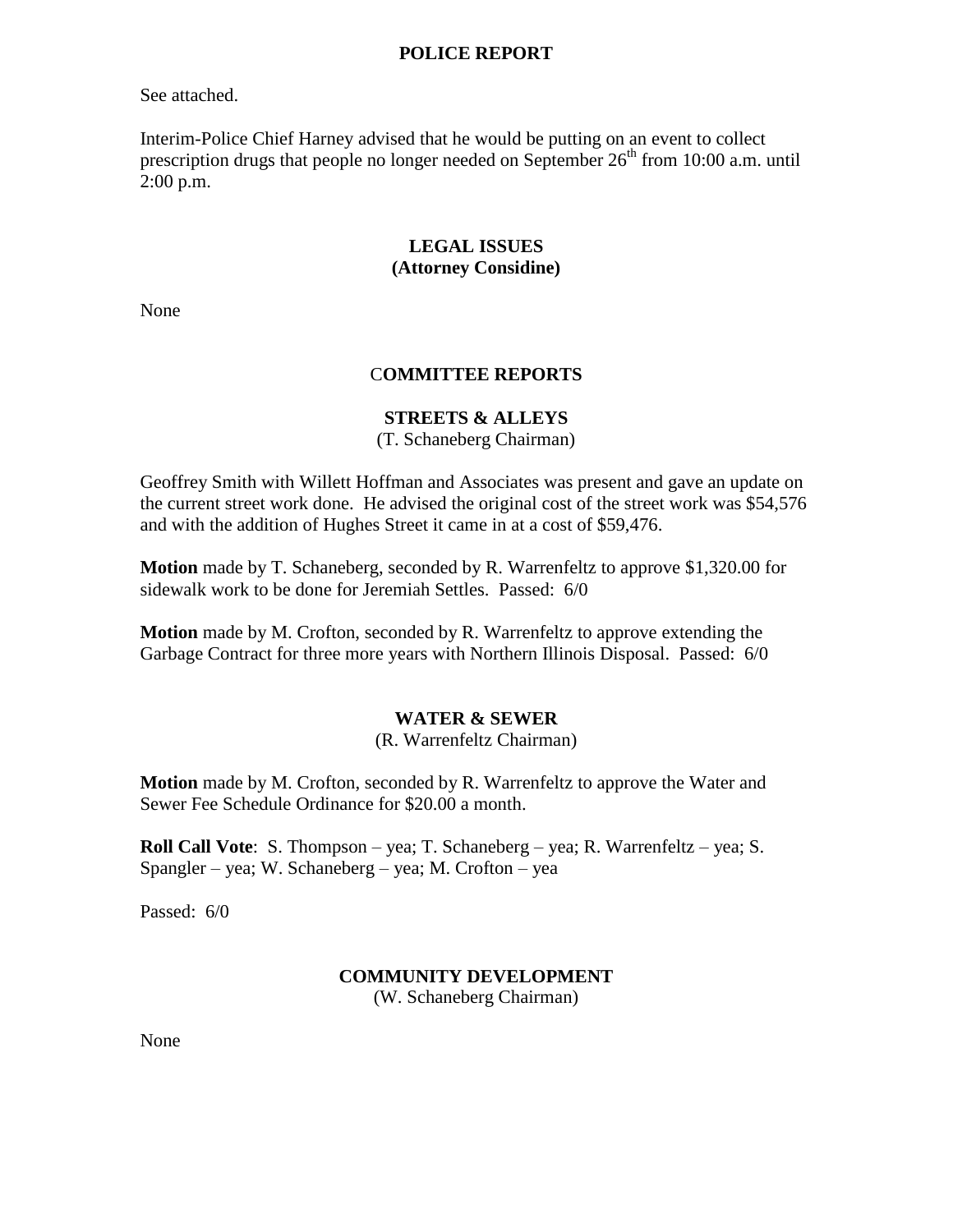# **PROPERTIES**

(M. Crofton Chairman)

Trustee Crofton advised the Dump Truck and Salt Spreader need work. Trustee Schaneberg advised that we need to look into a tool box for the truck to carry chain saws and other equipment.

## **FINANCE AND INSURANCE COMMITTEE**

(S. Thompson Chairman)

Trustee Thompson advised that he has been working with the insurance company in regards to a claim we filed for a pump at the Sewer Plant. The insurance company has advised that the claim isn't covered.

# **TOURISM**

(S. Spangler Chairman)

**Motion** made by T. Schaneberg, seconded by R. Warrenfeltz to approve up to \$885.00 for advertisement in the Lee County Tourism Guide. Passed: 60

Marilyn Spangler advised the board that the Park Board came up with two options for increasing the Atlasta Park Shelter rental. Option A was to charge \$50.00 for residents and \$100.00 for non-residents. Option B was be to charge \$70.00 for everyone.

President Atkinson advised, after much discussion, to table the issue until next month's board meeting.

**Motion** made by T. Schaneberg, seconded by W. Schaneberg to purchase a chair rack for up to \$300.00 for the Park Shelter. Passed: 6/0

# **HISTORIC PRESERVATION/EARLY WARNING**

(S. Spangler Chairman)

None

# **OTHER**

Trustee Thompson brought the following concerns to the board:

- Need new signage to welcome people to Franklin Grove
- Need gravel on the alley by the Water Tower
- Golf Carts are driving around without headlights
- Ruts in yard need repaired by construction company
- Need to have signs put up when taring is being done
- A positive comment on Wayne helping children crossing Route 38

President Atkinson advised that the issues would be looked into to see what action needs to be taken.